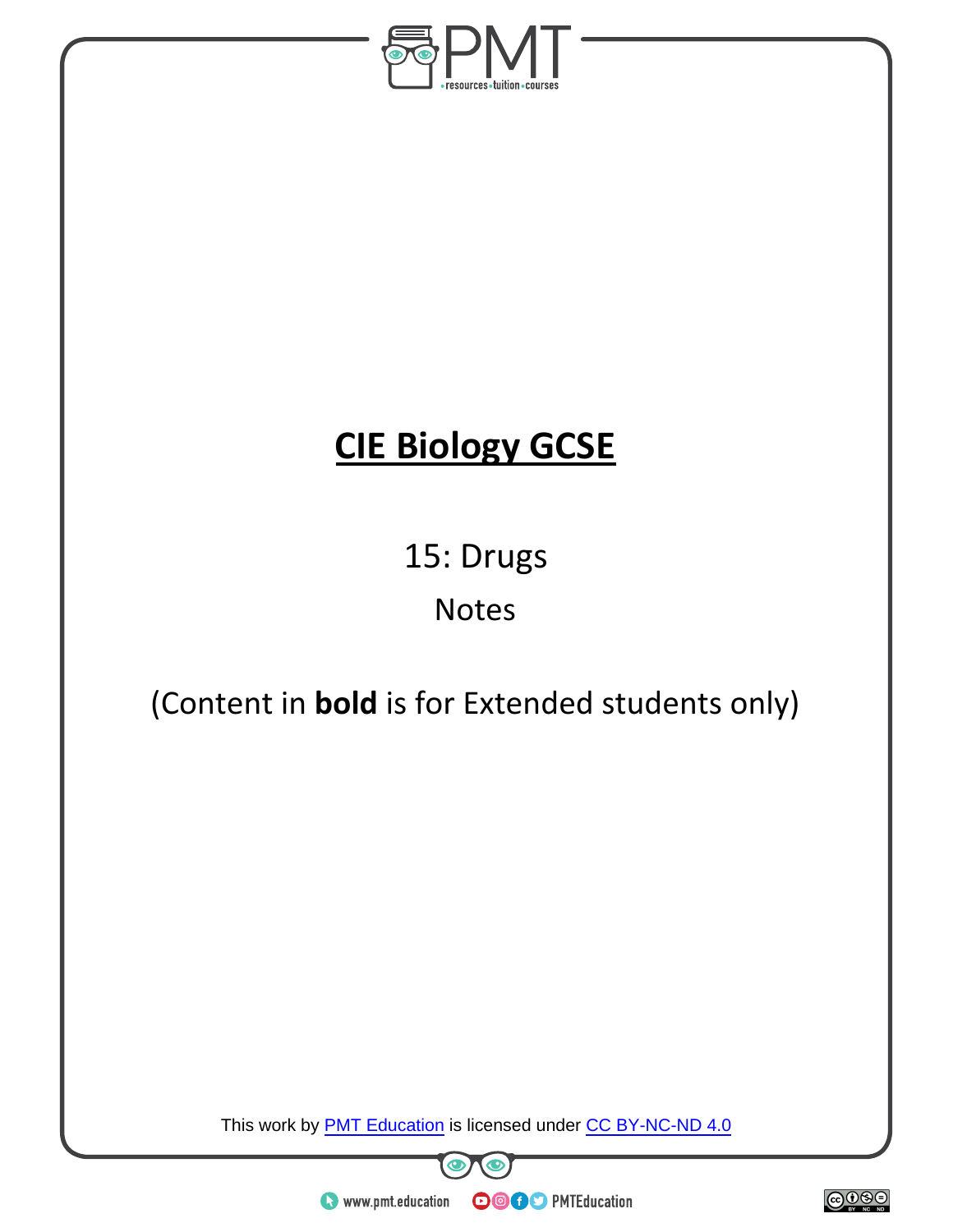

A drug is a substance that, when taken into the body, has an **effect on the chemical reactions** that take place. There are a variety of different drugs which treat different diseases.

#### **Antibiotics:**

Antibiotic drugs are used to treat **bacterial infections**. **Some antibiotics kill bacteria by destroying their cell wall, leading to the cell bursting, whilst others inhibit the growth of the bacteria. Viruses** cannot be killed by antibiotics **as they do not grow and reproduce in the same way as bacteria, and do not have the same structure.**

Some bacterial strains become **resistant** to antibiotics as a result of **natural selection**:

- 1. A **mutation** occurs in a bacterial cell which makes it resistant to an antibiotic.
- 2. When that antibiotic is administered, this **cell is not killed,** whereas cells which have not become resistant are killed.
- 3. The resistant cell can therefore survive and **reproduce**, producing more resistant bacteria.

**Resistance to antibiotics results in antibiotic resistant bacterial infections in hospitals such as MRSA (methicillin-resistant Staphylococcus aureus). It is therefore important to try and slow the development of resistant bacterial strains. This can be done by only using antibiotics for serious infections, and always completing the full course of antibiotics to make sure that all the bacteria is killed.**

### **Misused drugs**

#### **Alcohol and heroin:**

Alcohol and heroin are both **depressants**, meaning that they lower the rate of nervous impulses by **blocking synapses**. This means that **reactions are slower**. They also **lower self-control**, which can lead to increased crime rate and antisocial behaviour.

**These drugs also cause the release of neurotransmitters such as dopamine into synapses in the reward pathway which causes a 'high'. This can be addictive and thus lead to withdrawal symptoms if the person stops taking the drug, such as anxiety, insomnia, headaches and nausea.**

They can also lead to other medical problems:

- Heroin is usually injected, thus **infections such as HIV are common** from sharing dirty needles.
- Excessive alcohol consumption leads to **liver damage**. The liver usually breaks down alcohol and other toxins.

**OOOO** PMTEducation

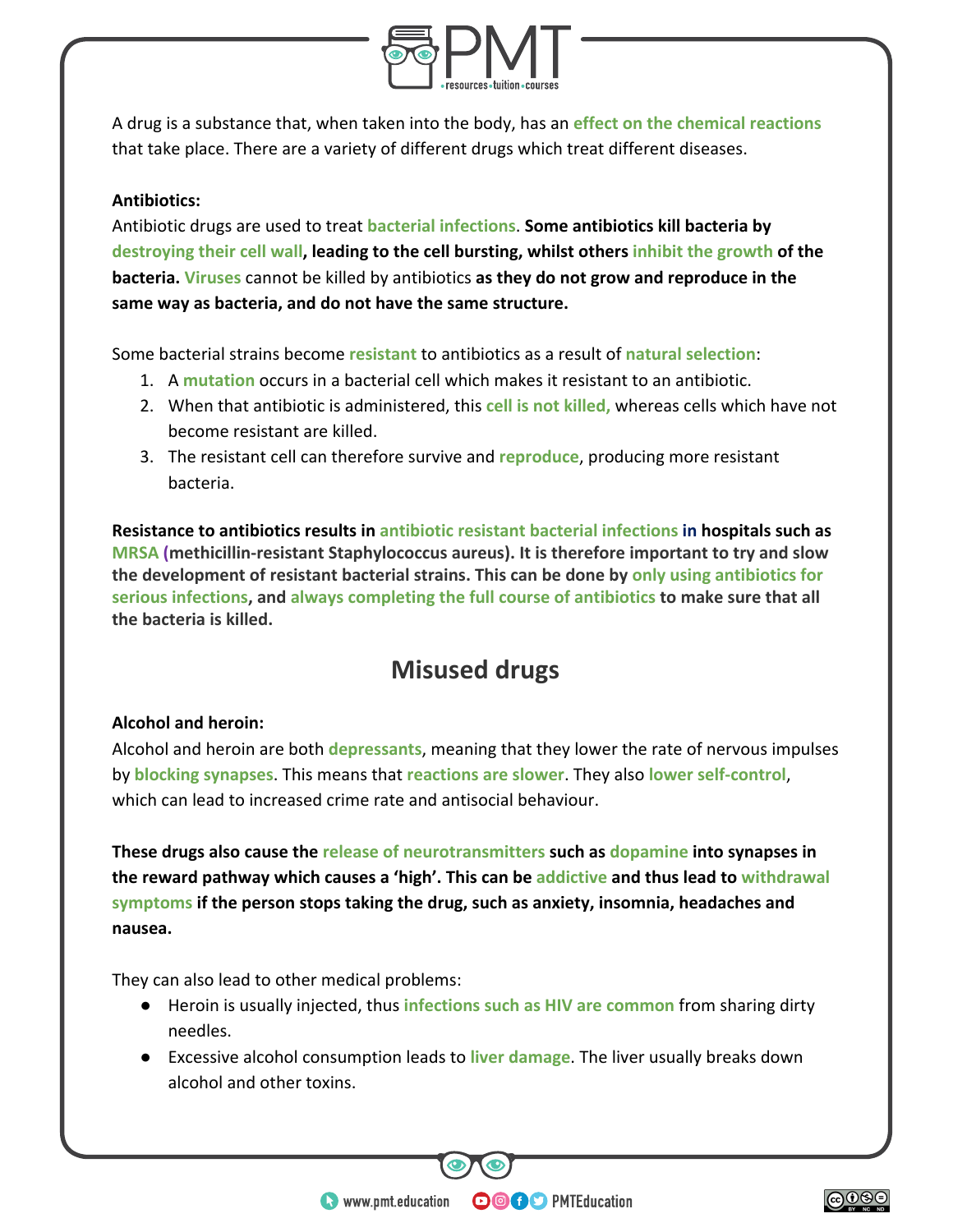

**Performance-enhancing drugs:**

**Some drugs are used to enhance sporting performance. In competitive sports, these drugs are seen as unfair and are usually banned, with those using them being disqualified.**

- **Anabolic steroids anabolic steroids trigger the release of hormones which promote muscle mass and strength. Different types of steroids target different muscle groups. In 2018, the Russian Winter Olympic team was disqualified from competing for taking anabolic steroids to enhance their performance.**
- **Testosterone testosterone is a hormone which enhances athletic performance by improving muscle strength and size, as well as increasing energy levels and hand-eye coordination.**

## **Smoking**

#### **Smoking and diseases:**

Smoking is addictive due to a chemical called **nicotine** which is inhaled with the cigarette smoke and causes the release of dopamine. This leads to long-term smoking habits, which have been linked to many diseases:

- **Chronic obstructive pulmonary disease (COPD)** a group of diseases that decrease the efficiency of gas exchange in the lungs by damaging the alveoli, hence decreasing the surface area for diffusion, and causing inflammation in the airways. COPD causes breathlessness, a persistent cough and frequent chest infections. The condition cannot be cured, although the progression can be slowed, and symptoms treated.
- **Lung cancer** one of the more serious forms of cancer, for which smoking accounts for over 85% of cases. This is because cigarette smoke contains a variety of toxic chemicals, many of them carcinogens.
- **Coronary heart disease** smoking puts a strain on the heart due to the nicotine and carbon monoxide breathed in. Carbon monoxide is dangerous as it displaces the oxygen bound to haemoglobin and binds to it instead. This means that there is less oxygen present in the blood so the heart must work harder to supply it to the tissues. There is also an increased risk of blood clots, and other chemicals can damage arteries. Coronary heart disease can lead to heart attacks and heart failure.

**OOOO** PMTEducation